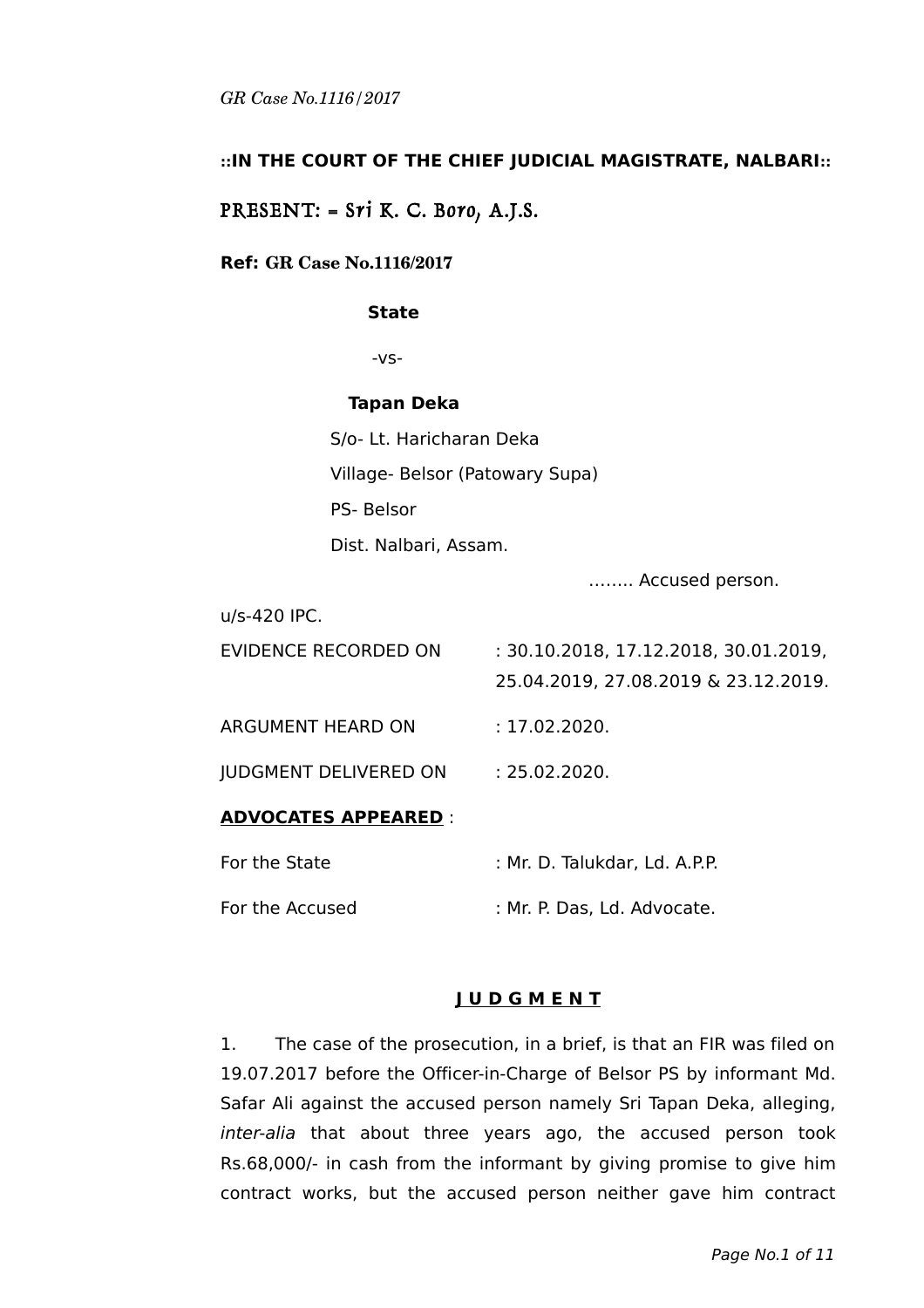works nor returned his money. Thereafter, the informant asked the accused to return his money and at last, the accused person gave him two cheques from his account. The informant presented the cheques at Belsor Central Bank, but the bank authority returned the cheques on the ground of "insufficient fund" and "forged cheque". Hence the case.

2. On receiving the case, the Officer-in-Charge of Belsor P.S. registered Belsor P.S. Case No.158/2017 u/s-420 IPC and started investigation. On completion of investigation the I.O laid charge-sheet against the accused person namely Sri Tapan Deka u/s-420 IPC vide CS No.121 dated 31.08.2017.

3. In pursuance of the process issued, the accused appeared before the court and on his appearance the copies of the case as per the mandate of law u/s-207 Cr.P.C. were furnished to the accused. Thereupon prima facie case was found against the accused person u/s-420 IPC and the content of charges u/s-420 IPC was framed, read over and explained to the accused and he was asked whether he would plead guilty of the offences charged or claimed to be tried. He pleaded not guilty and claimed to be tried.

4. During the trial, the prosecution side examined six (6) witnesses. 313 Cr.P.C statements of accused person was of complete denial. The defence side declined to adduce any evidence.

5. I have heard the argument of both the sides. Ld. APP submitted that the prosecution has been successful in proving this case against the accused beyond all reasonable doubt. Refuting the argument of Ld. APP, Ld. Defence counsel strenuously argued that there is no iota of proof that accused has committed any offence. Hence, he submitted that accused should be acquitted.

## **POINT FOR DETERMINATION**

**•** Whether the accused person about three years prior to 19.07.2017 at village Belsor under Belsor P.S., cheated and dishonestly induced informant Safar Ali to deliver Rs.68,000/- to him and thereafter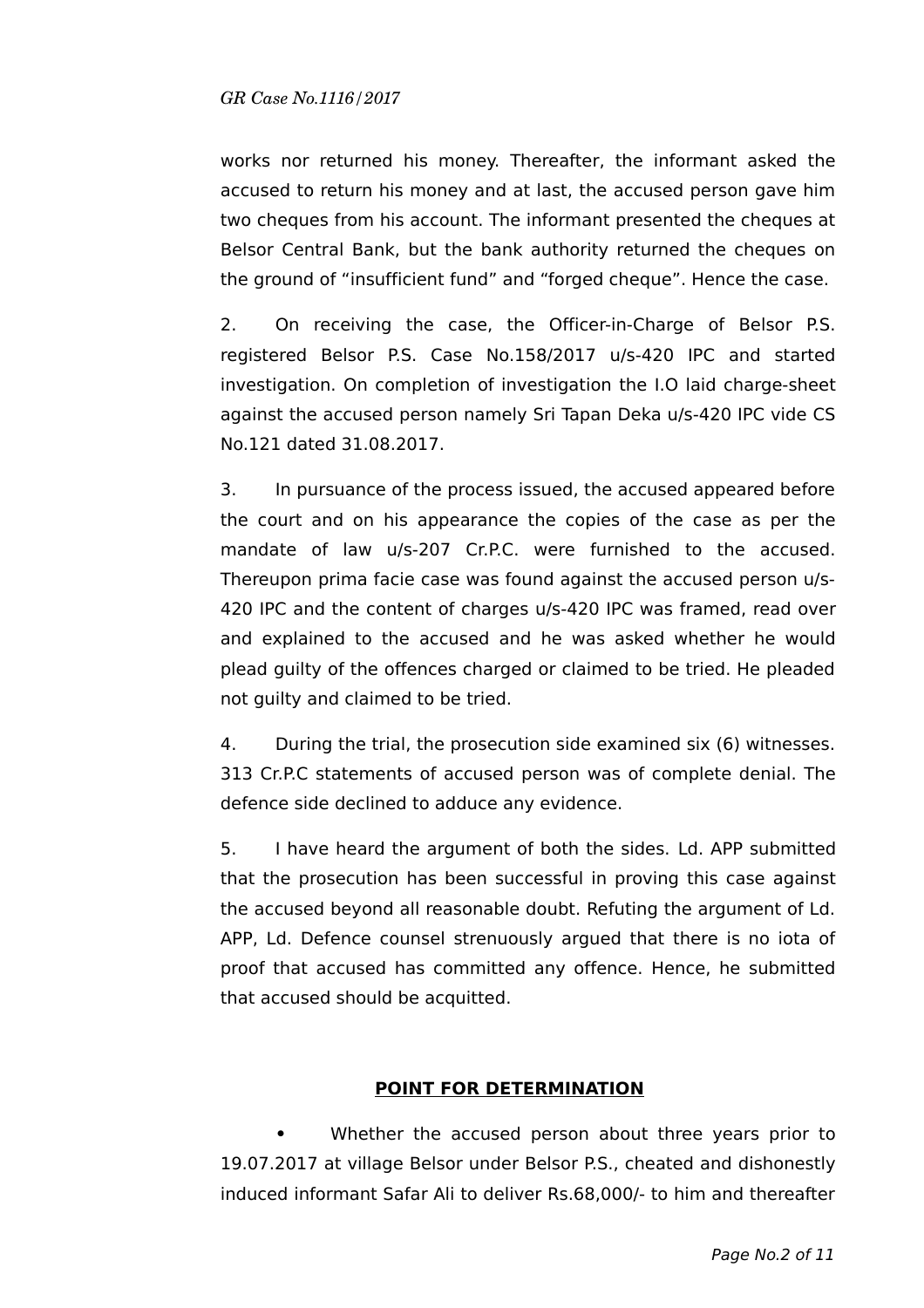the accused person issued two cheques to the informant having knowledge that he has no amount in his account at that time and thereby committed an offence punishable u/s 420 IPC ?

#### **DECISION AND REASONS THEREOF**

6. PW.1 is Safar Ali, informant. He deposed that he lodged the case against accused Sri Tapan Deka. In the year 2014, the accused took Rs.68,000/- in cash from him stating that he would give him contract works of Belsor PHE, but even after expiry of two/three years, he did not get any contract works. Thereafter, he asked the accused to return his amount and then on 10.01.2017, the accused person gave him a cheque amounting to Rs.30,000/- of Belsor Central Bank and another cheque amounting to Rs.30,000/- dated 10.03.2017. Both the cheques were given to him on 10.01.2017. Then he presented one cheque on 19.07.2017 before Belsor Central Bank, but the cheque was returned to him unpaid on the ground of "insufficient fund" and "signature not matching". Thereafter he filed the case. Ext.1 is the FIR and Ext.1(1) is his signature. During the course of investigation the police seized both the cheques from him vide Ext.2 i.e., seizure list.

7. During cross-examination, this witness deposed that in the FIR i.e. Exhibit-1, he did not mention the date on which the accused person took money from him. He further deposed that he knew that the accused was not an employee of the office. The accused person was doing contract works at Public Health Office. He denied the suggestion that the accused is an unemployed person. He also deposed that at the time of giving money to the accused person, he did not execute any hand note or agreement. He admitted the suggestion that he did not mention in the FIR that both the cheques were given to him on 10.01.2017 by the accused person and he did not mention the cheque numbers of both the cheques in the FIR. At the time of occurrence, he was doing contract work. The accused person gave him both the cheques at Belsor Chowk. He also denied the suggestion that he called the accused person to police station by police and took his signatures in both the cheques. The cheque was issued on 10.01.2017 and he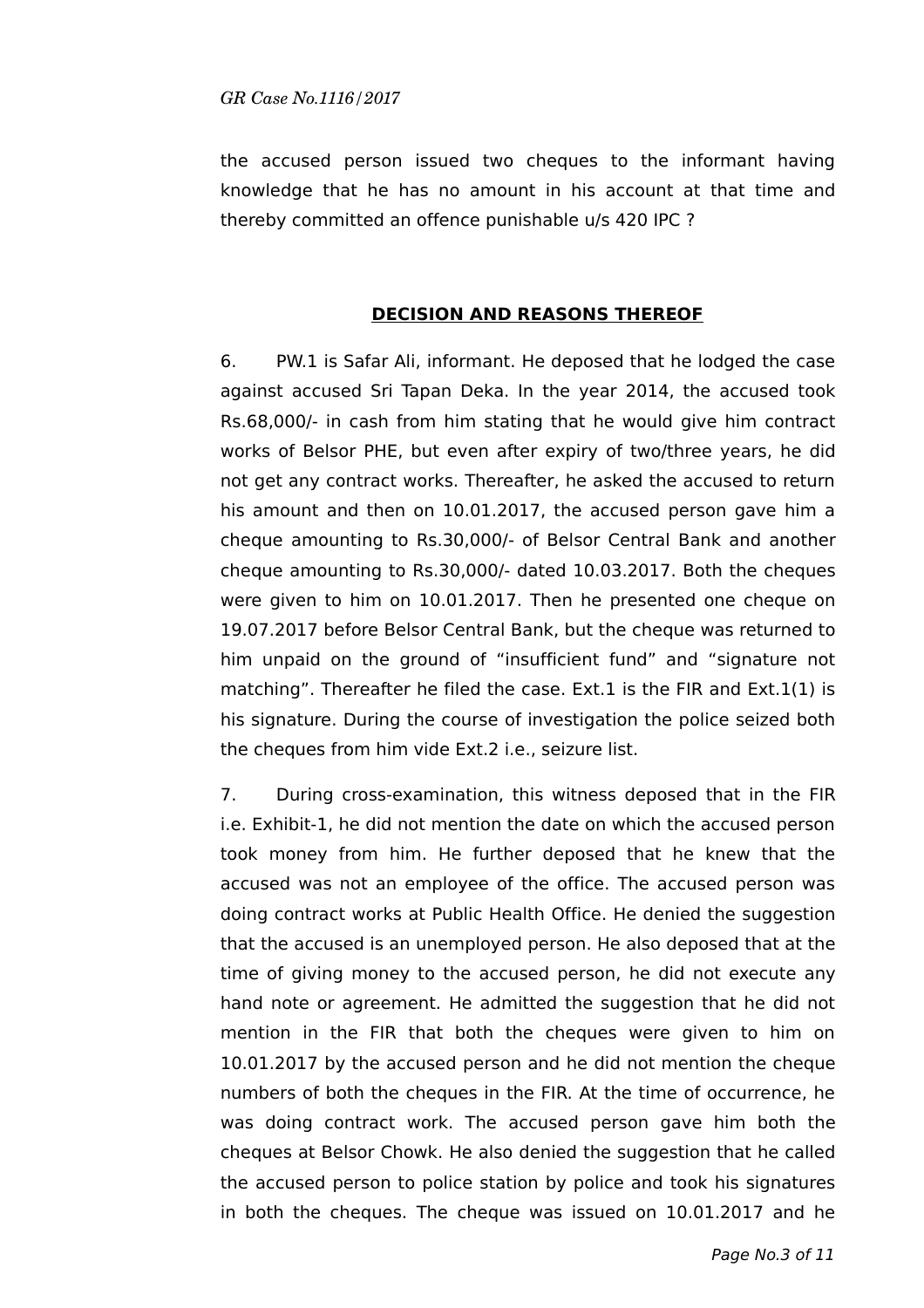lodged the ejahar on 19.07.2017, but he did not mention the reason as to why he lodged the ejahar after seven months. He further deposed that accused gave him the cheques after three years of taking the money. During the three years, he did not furnish any notice to the accused. He has not filed any NI case. He has not submitted any cheque with the FIR. Furthermore, Ld. Defence counsel put many suggestive questions to this witness which he denied.

8. PW.2 is Gautam Bezbaruah. He deposed that he knew the informant as well as the accused person. The occurrence took place on 05.01.2015. The accused person took Rs.68,000/- from the informant, but he does not know for what reason the accused person took money from the informant. Anowar Hussain, Kumud and Nukul were present as witnesses there. As accused has not returned the amount, hence, the case has been filed. Police recorded his statements.

9. During cross-examination, the witness admitted that before police he stated that accused has not lent any money from Safar Ali. He put his signature as witness when monetary transaction take place.

10. PW.3 is Kumud Thakuria. He deposed that he knows the informant and the accused person. The occurrence took place about six/seven months ago. He deposed that the informant as well as the accused person do contract works. Police obtained his signature as he knew both the sides. Ext.2 is the seizure list and Ext.2(2) is his signature. Police has not recorded his statements.

11. During cross-examination, he deposed that as he acquainted to both the parties, police took his signature, but he did not know anything about the issuance of cheque. He heard that accused has been taken to police station by Safar Ali.

12. PW.4 is Anowar Hussain. He deposed that he knew the informant and the accused person. The occurrence took place on 05.01.2015. At that time, he was working at Belsor PHC Office. Informant told him that accused took Rs.68,000/- from the informant on the pretext of giving him contract works, but later on, the accused did not give any contract work to the informant. Kumud Thakuria, Nakul and some other persons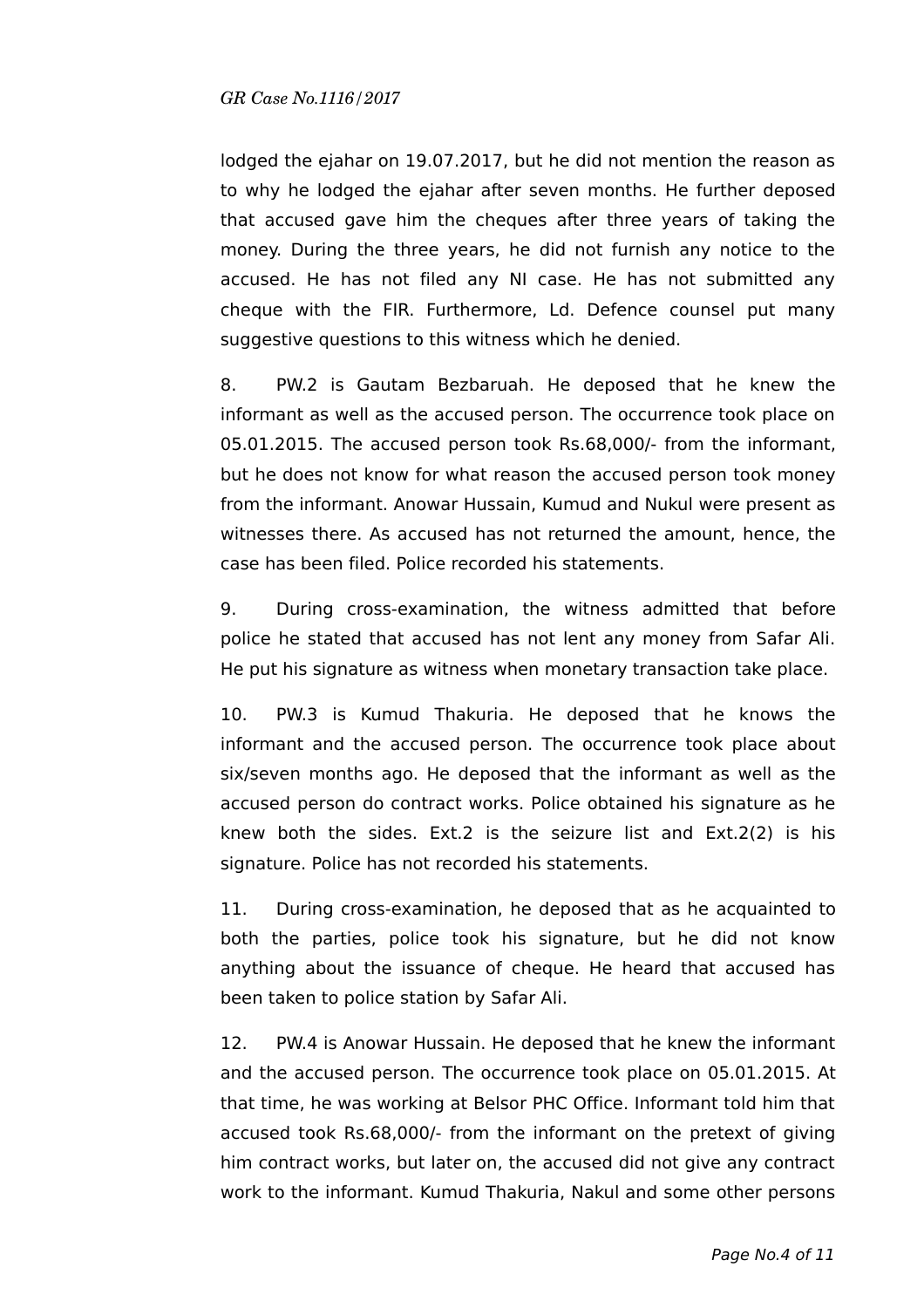knew the fact of taking money. He tried to compromise the matter, but failed. Police recorded his statements.

13. During the cross-examination, this witness deposed that Safar Ali is his nephew. The FIR has been filed after about  $1\frac{1}{2}$  years. He does contract works in Engineer office. Accused also does contract works. He does not know anything regarding transaction of both the sides. He also stated that Pramod Thakuria and Gautam Bezbaruah were present at the PO.

14. PW.5 is Debajit Talukdar. He deposed that he know both the parties. There was some differences between both the sides regarding issuance of cheque.

15. During cross-examination, he deposed that he knew that Tapan was taken to police station by informant and Tapan's signature was obtained in a cheque.

16. PW.6 is ASI Dilip Deka. He deposed that on 19.07.2017, he was working as Sheristadar at Belsor PS. On that day, one Md. Safar Ali filed a written FIR in the Belsor PS. On receipt of the same, the Officer-in-Charge of Belsor PS registered Belsor PS Case No.158/2017 u/s-420 IPC and he was endorsed with the task of investigation. He recorded the statement of the complainant in the police station. He visited the place of occurrence, drew a sketch map, recorded the statement of the witnesses at the place of occurrence. He searched for the accused and found him at Belsor. Thereafter, he brought him to the police station and his statements were recorded and thereafter, he was arrested. Later on, he was forwarded to Hon'ble court. During the course of investigation, he seized two numbers of cheque from the complainant. M-Ext.A and M-Ext.B are the two seized cheques. Later on, he gave the same in zimma of the complainant. He also recorded the statements of Bank official. Upon completion of investigation, he filed charge-sheet against accused Tapan Deka u/s-420 IPC. Ext.2 is the seizure list and Ext.2(3) is his signature. Ext.4 is the sketch map and Ext.4(1) is his signature. Ext.5 is the charge-sheet and Ext.5(1) is his signature.

17. During cross-examination, this witness deposed that in the FIR,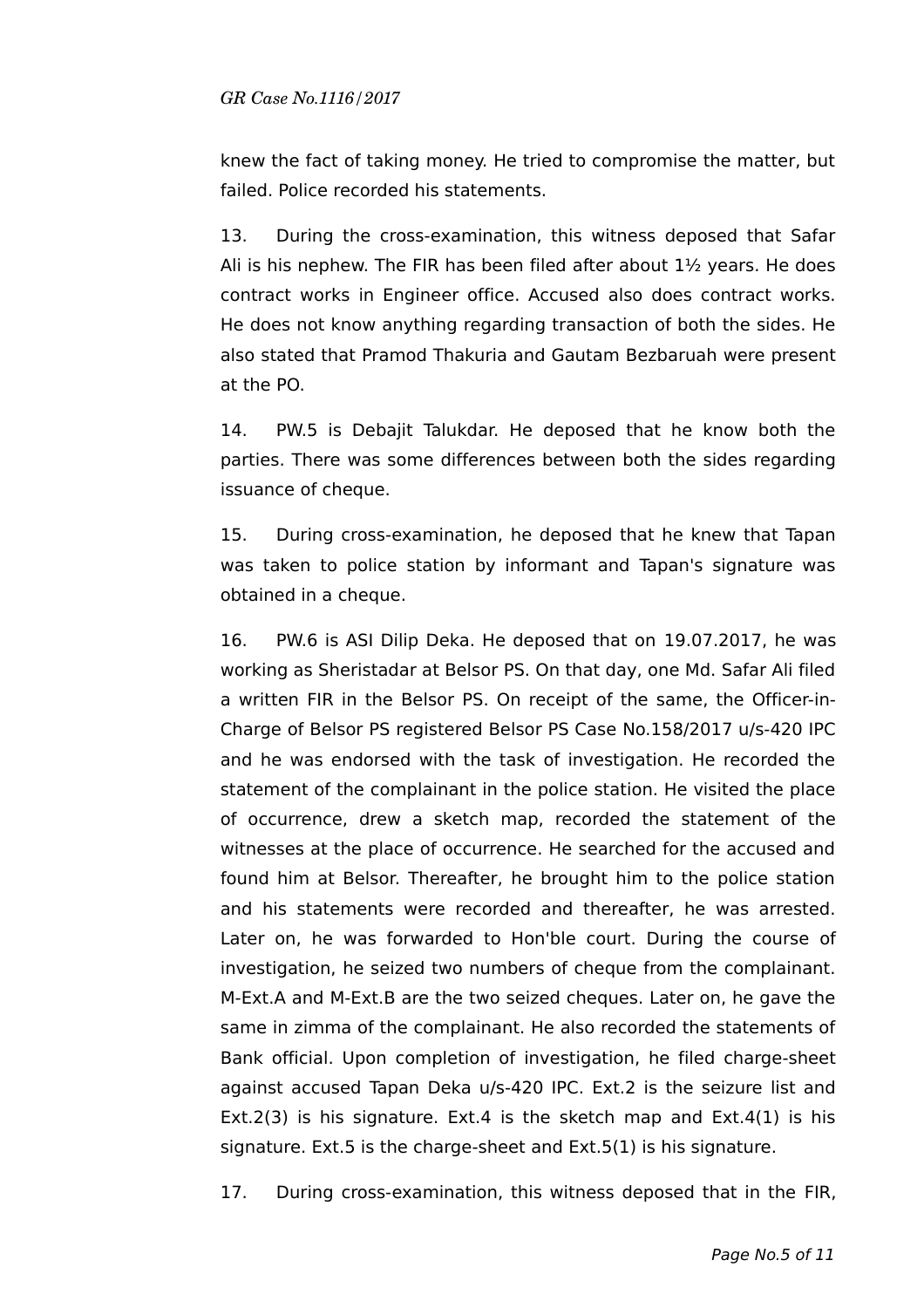the complainant did not state that the accused did not give him contract works. Though there are two places of occurrence, he has not drawn both the places of occurrences, he only drew sketch map of one place of occurrence. He indicated the PO as A, but he has not mentioned what A means. The complainant did not state before him where accused gave him the cheque. During investigation, he has not detected where the accused gave the cheque to the complainant. The complainant did not furnish both the cheques along with his FIR as well as during recording his statements. He seized both the cheques after eight days of recording the statement of the complainant. At the time of seizing the cheques from the complainant, he did not record any statement of the complainant. He has seized the statement of account of the accused relating to both the cheques annexed with it from the concerned bank. He has not seized the balance of account of the accused and also did not personally verify the account of the accused. He has not produced both the cheques and the seizure list before Hon'ble court. Both the cheques have not been presented before the concerned bank for encashment. He also did not present the same before the concerned bank for encashment. He has arrested the accused on 19.08.2017 and produced him before Hon'ble court with arrest memo and forwarding report, but Hon'ble court released the accused on that very day on the ground that the ground of arrest is baseless. He seized the cheques on 27.07.2017 and gave the same in zimma of the complainant on 27.08.2017. During the said period, he has not called for any report from bank in connection with the cheques. No prayer for zimma of the cheques has been furnished before him by the complainant. Without any court order, he gave the cheques in zimma of the complainant. He recorded the statement of complainant Safar Ali and he did not state before him that accused gave him two cheques amounting to Rs.30,000/- on 10.01.2017; he presented one cheque on 19.07.2017 before Belsor Central Bank and Bank authority stated that there is no sufficient balance in the account of the accused. Safar Ali did not state before him regarding cheque number and cheque amount. It is not a fact that Kumud Kalita is not a seizure witness and that he obtained his signature as he knew both the informant and the accused. It is not a fact that this case is a concocted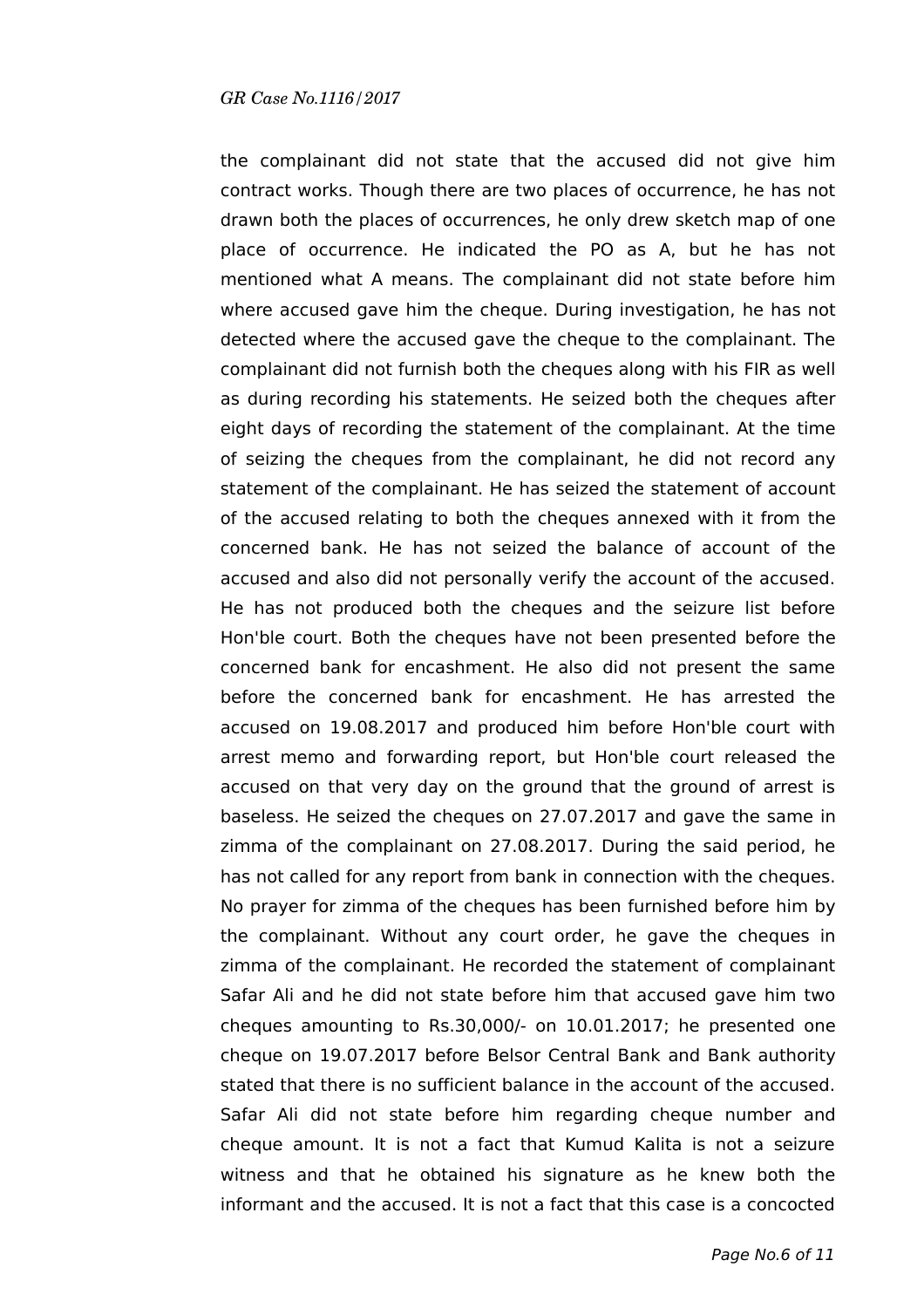one. It is not a fact that accused was dragged to the police station forcibly by him and threatened him to issue cheque. He has not advised the complainant to present the cheques before bank for encashment. It is not a fact that he has falsely filed charge-sheet.

18. These are the materials on record.

19. The essential elements of section 420 of IPC are as follows----

a. Cheating

b. Dishonest inducement to deliver property or to make alter or destroy any valuable security or anything which is sealed or is capable of being converted to a valuable security and

c. Mens rea of the accused at the time of making the inducement.

20. Again, the offence of cheating is described in section 415 of the IPC, which are as follows:-

a. Deception of a person either by making a false or misleading representation or by other action or omission;

b. Fraudulently or dishonestly inducing any person to deliver any property; or

c. To consent that any person shall retain any property and finally intentionally inducing that person to do or omit to do anything which he would not do or omit.

21. Now, let us see whether the prosecution has been able to bring home the guilt of the accused person beyond all reasonable doubt. Let me first scrutinize the evidence on record. PW.1 is Safar Ali (informant) deposed that in the year 2014, the accused took Rs.68,000/- in cash from him stating that he would give him contract work of Belsor PHE, but even after expiry of two/ three years, he did not get any contract work. Thereafter, he asked the accused to return his amount and then on 10.01.17, the accused person gave him a cheque amounting to Rs.30,000/- of Belsor Central Bank and another cheque amounting to Rs.30,000/- dated 10.03.2017 of the same bank was given to him. Both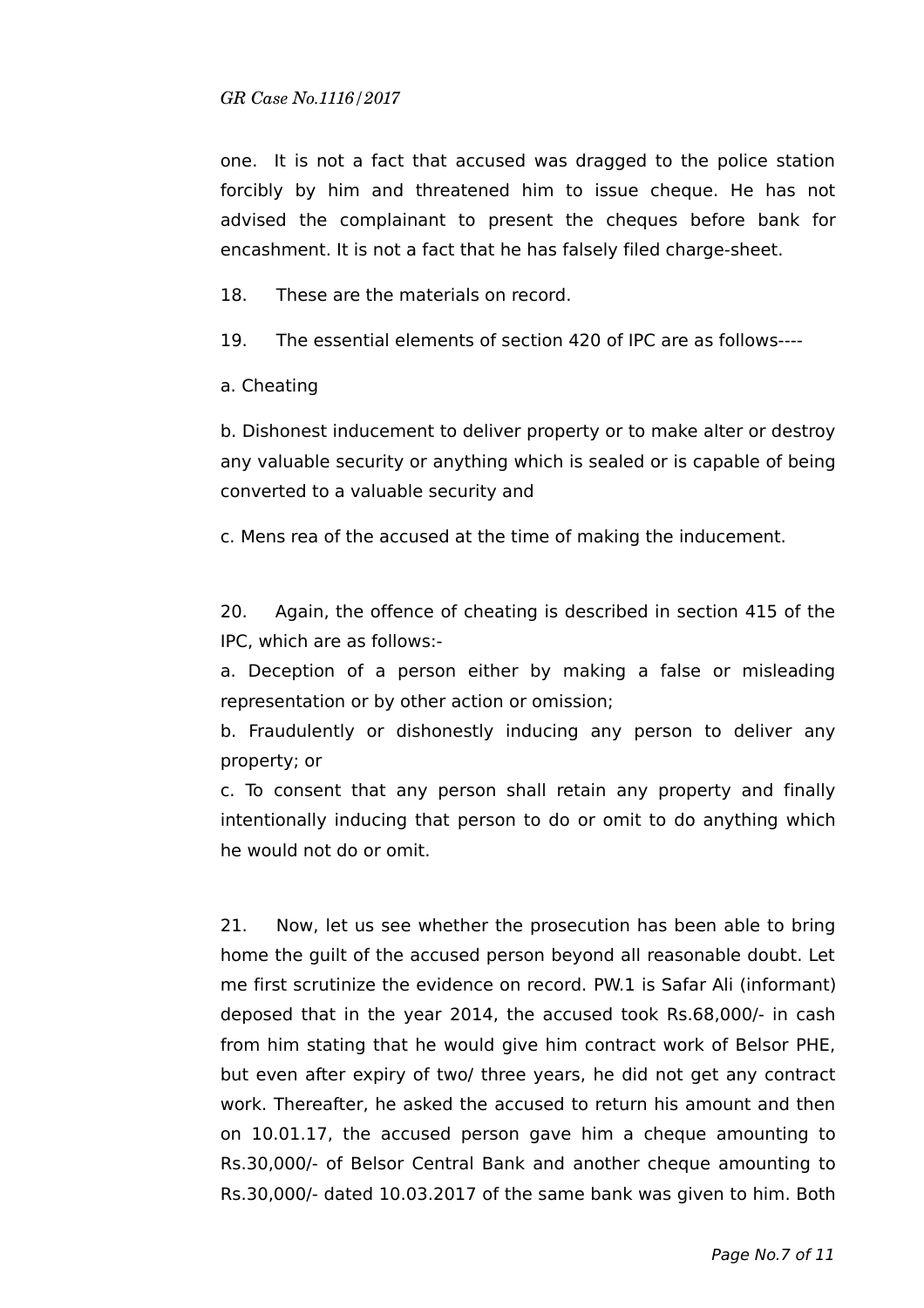the cheques were given to him on 10.01.2017. Then he presented one cheque on 19.07.2017 before Belsor Central Bank but the cheque was returned to him unpaid on the ground of "insufficient fund" and "signature not matching". During cross-examination, this witness deposed that in the FIR i.e. Exhibit-1, he did not mention the date on which the accused person took money from him. He further deposed that at the time of giving money to the accused person, he did not execute any hand note or agreement. Next witness PW.2 Gautm Bezbaruah stated in his evidence that the accused person took Rs.68,000/- from the informant, but he does not know for what reason the accused person took money from the informant. Anowar Hussain, Kumud and Nukul were present as witnesses there. As accused has not returned the amount, hence, the case has been filed. During crossexamination, the witness admitted that before police he stated that accused has not lent any money from Safar Ali. Next witness PW.3 Kumud Thakuria deposed that both the informant and accused used to do contract works. Police obtained his signature as he knew both the sides. During cross-examination he deposed that he does not know anything about the issuance of cheque. Next witness PW.4 Anowar Hussain deposed that informant told him that accused took Rs.68,000/ from the informant on the pretext of giving him contract works, but later on, the accused did not give any contract work to the informant. During cross-examination, this witness deposed that Safar Ali is his nephew. From the evidence of PW.4, it appears that he is a hearsay witness. He has no personal knowledge regarding the incident. Hence, prosecution could not derive anything from his evidence. Next witness is PW.5 Debajit Talukdar. From his evidence, it appears that there was some difference between both the sides regarding issuance of cheque. During cross-examination, he deposed that he knew that Tapan was taken to police station by informant and Tapan's signature was obtained in a cheque.

22. The complainant alleged that accused has given him two nos of cheque in spite of knowing that he has no balance in his account. But, the evidence of PW.2, PW.3, PW.4 and PW.5 are totally silent regarding accused giving two nos of cheque to the informant for his liabilities.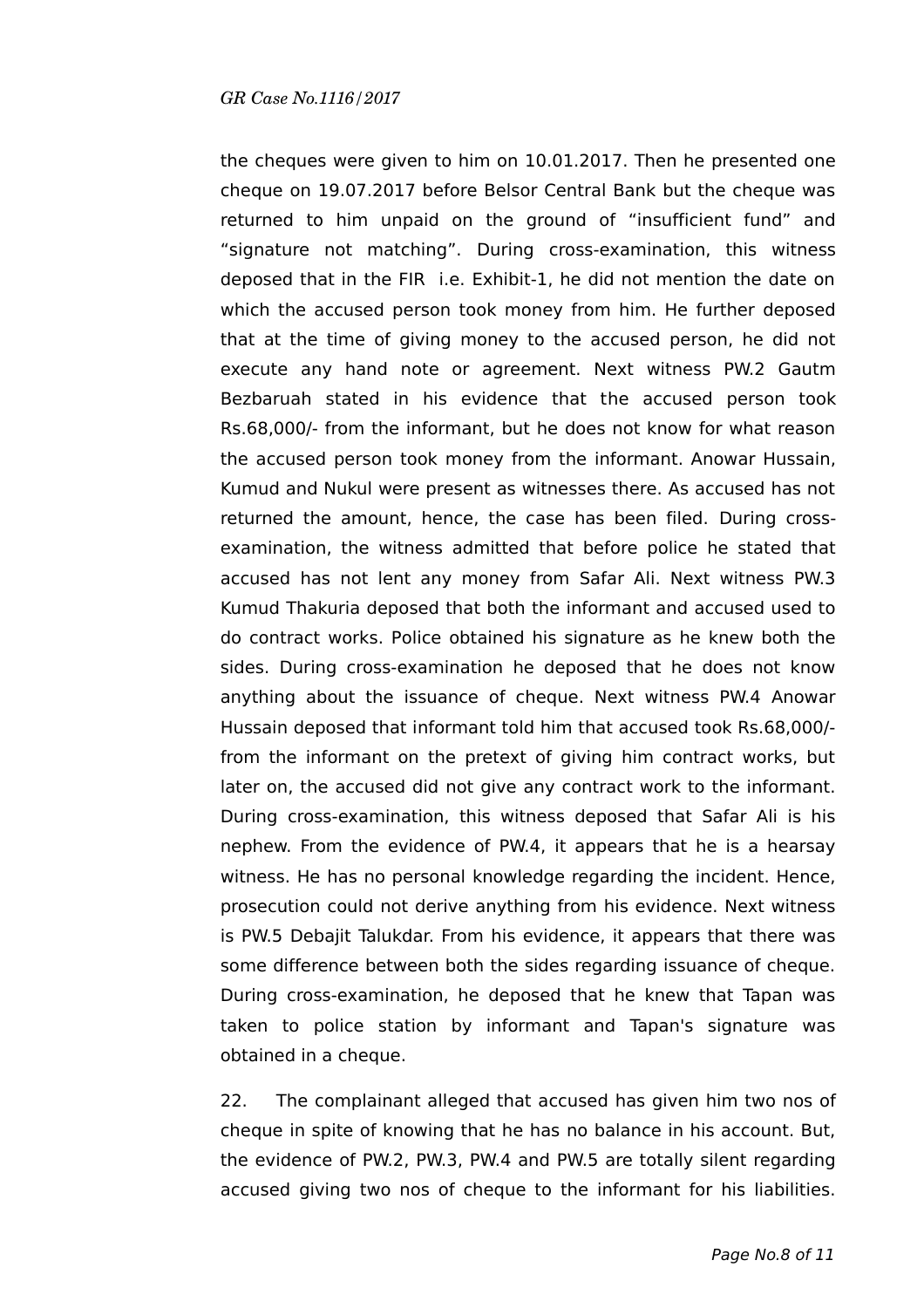Besides, PW.5 goes to state that he knew that accused was taken to police station by informant Safar Ali and obtained his signature in cheque. The prosecution has not raised any objection regarding this vital point.

23. Furthermore, from the evidence of the I.O (PW.6), it appears that PW.1 (informant) did not state before him that accused gave him two cheques amounting to Rs.30,000/- on 10.01.2017; he presented one cheque on 19.07.2017 before Belsor Central Bank and Bank authority stated that there is no sufficient balance in the account of the accused. The I.O has confirmed about the same in his evidence as PW.6. **In the case of Shamal Ghosh vs State of West Bengal reported in 2012 All. SCR 1921,** the Hon'ble court held that "Omission to state a fact whether it is material contradiction or not is a question of fact. The discretion is left with the court to determine whether it is a contradiction or material contradiction which renders the entire evidence of the witness untrustworthy and affects the case of the prosecution materially.

24. Furthermore, the informant stated that the cheque was issued on 10.01.2017 and he lodged the ejahar on 19.07.2017, but he did not mention the reason as to why he lodged the ejahar after seven months. He further deposed that accused gave him the cheques after three years of taking the money. During the three years, he did not furnish any notice to the accused. He has not filed any NI case. Nothing has come on record as to why the informant awaited for about 7 months and then presented the cheque before his banker. No explanation worth the name for delay in filing the complaint has come on record. I am of the opinion that the circumstances raises considerable doubt regarding the genuineness of the complaint. It is hence held that no explanation was given to show the inordinate delay in lodging this case. Also the danger of introduction of a concocted, colored version as a result of deliberation and consultation, cannot be ruled out.

25. There is none who could corroborate the evidence of the informant regarding accused taking Rs.68,000/- from him in cash on the pretext of giving him contract works and that for his liabilities,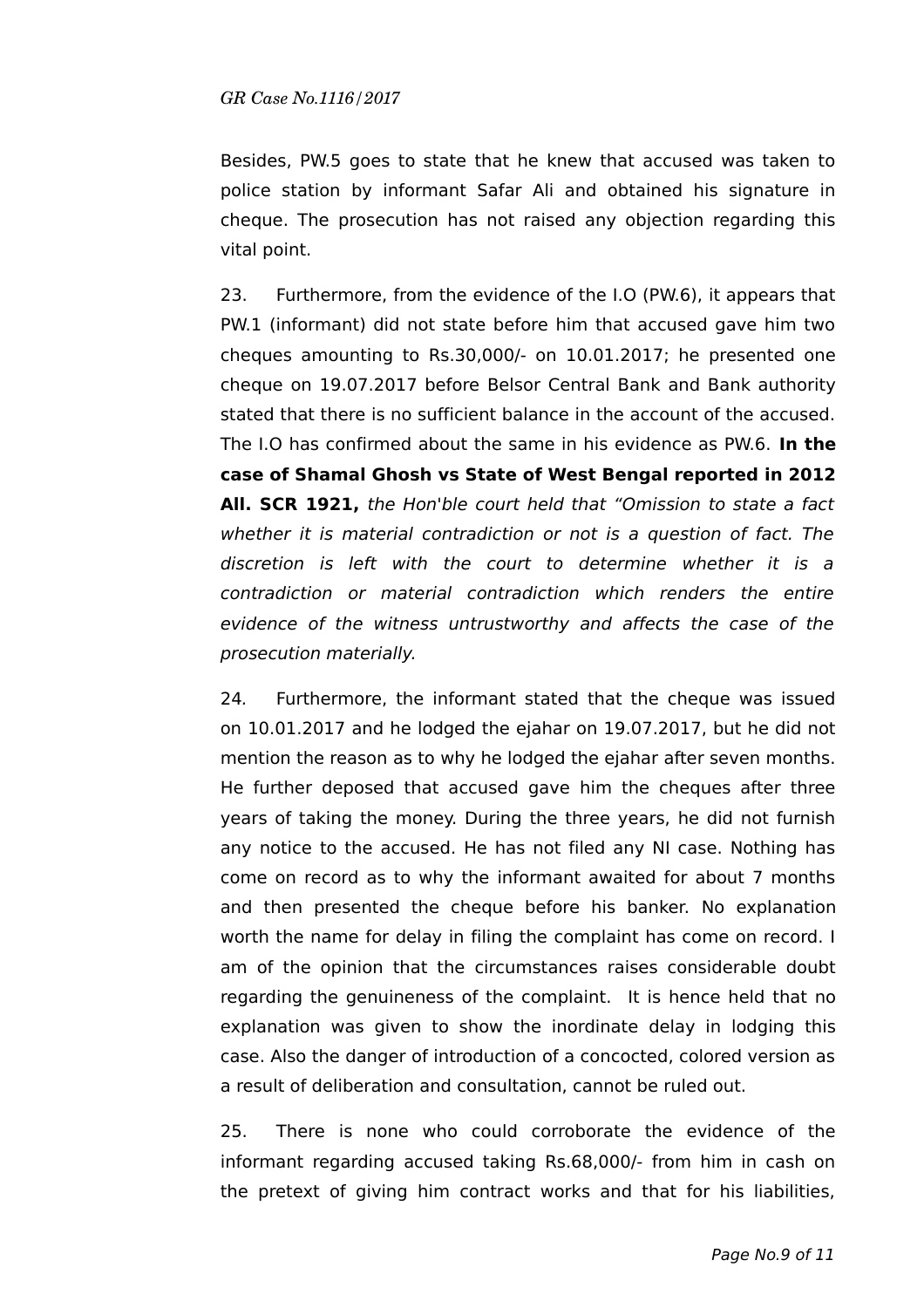accused gave the informant two numbers of cheque. In absence of any corroborating evidence, I find it hard to base conviction against the accused on the basis of uncorroborated evidence of the informant. Marshalling the entire evidence on record, I find that the prosecution has failed to bring home the guilt of the accused person beyond all reasonable doubt.

26. In the backdrop of the entire evidence on record and taking into account the facts and circumstances of the case, accused person namely Tapan Deka is acquitted of the offences u/s-420 IPC and set at liberty forthwith.

27. Seized article to be disposed of as per law.

28. Bail bond would remain in force till expiry of the appellate period.

29. Judgment is written in separate sheets and delivered in open court.

Given under my hand and seal of this court on this the  $25<sup>th</sup>$  day of February, 2020.

# **(Sri. K. C. Boro) Chief Judicial Magistrate Nalbari.**

Dictated and corrected by me

# **(Sri. K. C. Boro) Chief Judicial Magistrate Nalbari**

Jitul